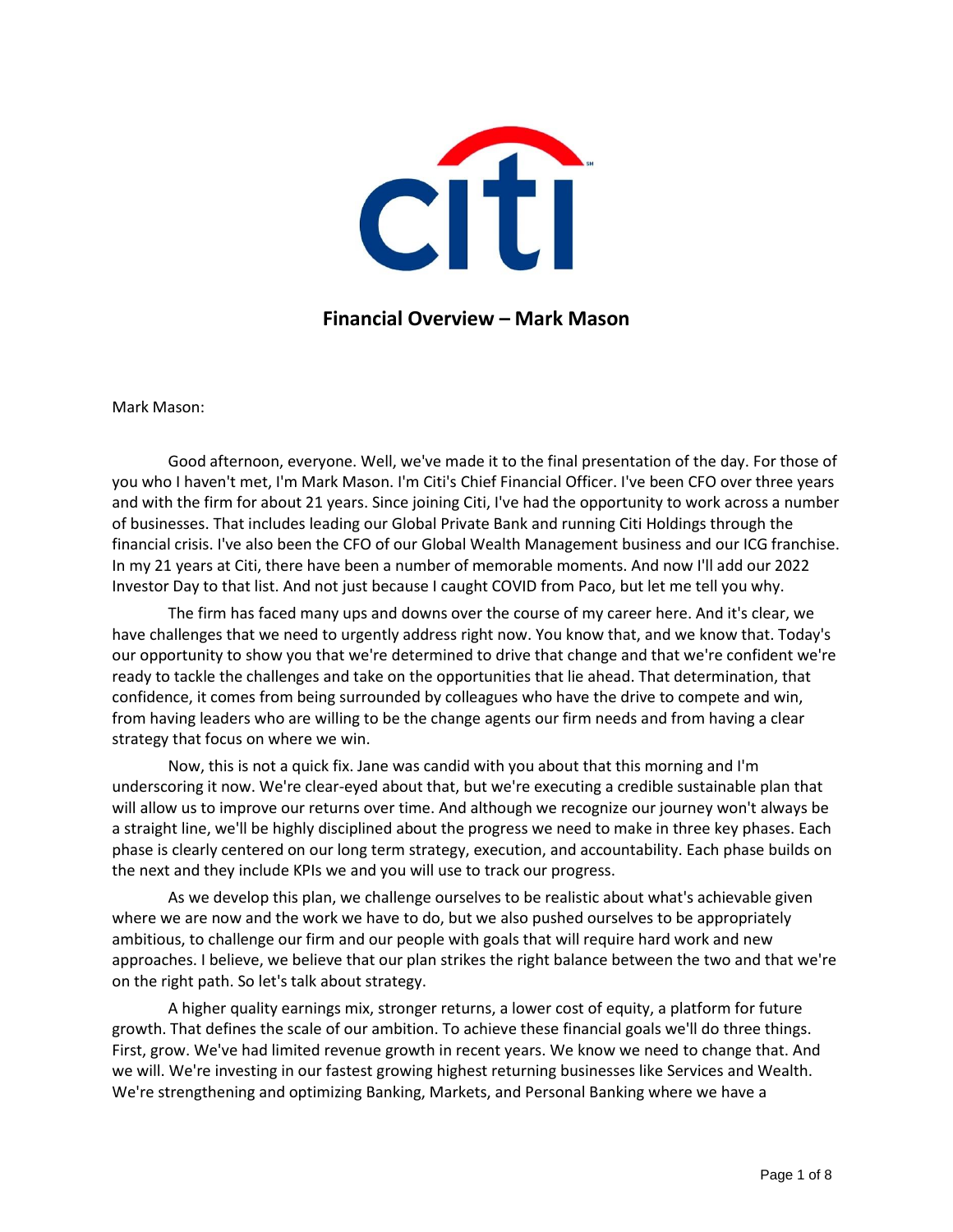competitive advantage. And we're also positioning ourselves to benefit from tailwinds as the economy normalizes over the next few years. Second, become more efficient. The investments we're making in the transformation will ensure that we meet our risk and control commitments. Just as important, these investments will upgrade our technology, modernize our systems, and simplify our operating model. That'll make us more agile, more scalable, and well controlled for the digital age.

Third, manage our capital to drive improved returns. This means allocating more capital to support our growth businesses, but it also means improving the productivity of our more capital intensive businesses. And importantly, it means returning excess capital to our shareholders. Let me take you through the three phases of our plan, but first as the old saying goes, you can't really know where you're going until you know where you've been. So I'll start with the review of our recent financial performance and what created the gap between us and our peers. Anyway you cut it, you'll see there's a lot of room for improvement and that's exactly what we've been up to over the past year. So I'll quickly recap what we're doing to address those challenges and what that means for our financial results this year. Then I'll go into detail about what to expect from us in the medium term and beyond.

So let's start with the look back. From 2017 to 2019, we grew revenues by \$1.4 billion. We kept expenses relatively flat. And in 2019, we delivered an ROTCE of 12.1%. Then the pandemic hit. Initially 2020's unprecedented volatility drove strong performance in our Markets business. And that offset the impact of the pandemic on our NII, which dropped to \$45 billion. That was a result of lower rates and balances in our Consumer business. As the pandemic continued into 2021, the impact of lower cards balances, and the effect on our interest rate sensitive businesses became even more acute and resulted in NII decreasing by roughly \$2.3 billion.

Then our challenges were compounded by the consent orders, which reflected the consequences of underinvesting in our restructure and some of our businesses. You can clearly see that reflected in our expenses beginning in 2020. That's when we started the work we're doing to modernize our operations and build a bank that will deliver over the long term. This increase in expenses, coupled with the pressure on our NII, offset by significant reserve releases resulted in an ROTCE of 13.4% in 2021 or about 9% if you exclude those releases.

Now, let's take a closer look at how the pandemic affected our balance sheet. From 2017 to 2019, we grew loans by about 2% and deposits by about 6%. We did that as we continue to acquire new clients while meeting the needs of our existing clients and customers. But then in 2020 and 2021, you can start to see the impact of the pandemic play out. During that period, we saw an extraordinary outlay in government stimulus and bed balance sheet expansion. That helped both consumers and corporate strengthen their balance sheets and increase their savings and liquidity profile. For consumers, that translated into elevated payment rates and lower cards receivables.

For corporates, it meant a significant shift to debt capital market financing. Consequently, loans decreased by cadence of 3%. And we saw significant deposit growth. As these dynamics played out, we continue to maintain a strong balance sheet with about 83% of our corporate loans in investment grade and 82% of our consumer loans to prime customers.

On the deposit side, we continue to maintain high quality stable deposit as we act as a primary operating bank for the majority of our clients. This is reflected in our LCR calculations you see on the bottom right hand side with a significant portion receiving a haircut of 25% or less. The combination of these factors means we have a strong balance sheet that we can deploy to support our strategy. Over the course of the pandemic, our capital position remains strong too. At the end of 2021, as we prepared for SA-CCR implementation on January 1st, we had a CET-1 ratio of 12.2%. Our other capital liquidity metrics were strong too. As you can see on the right side, we've returned a substantial amount of capital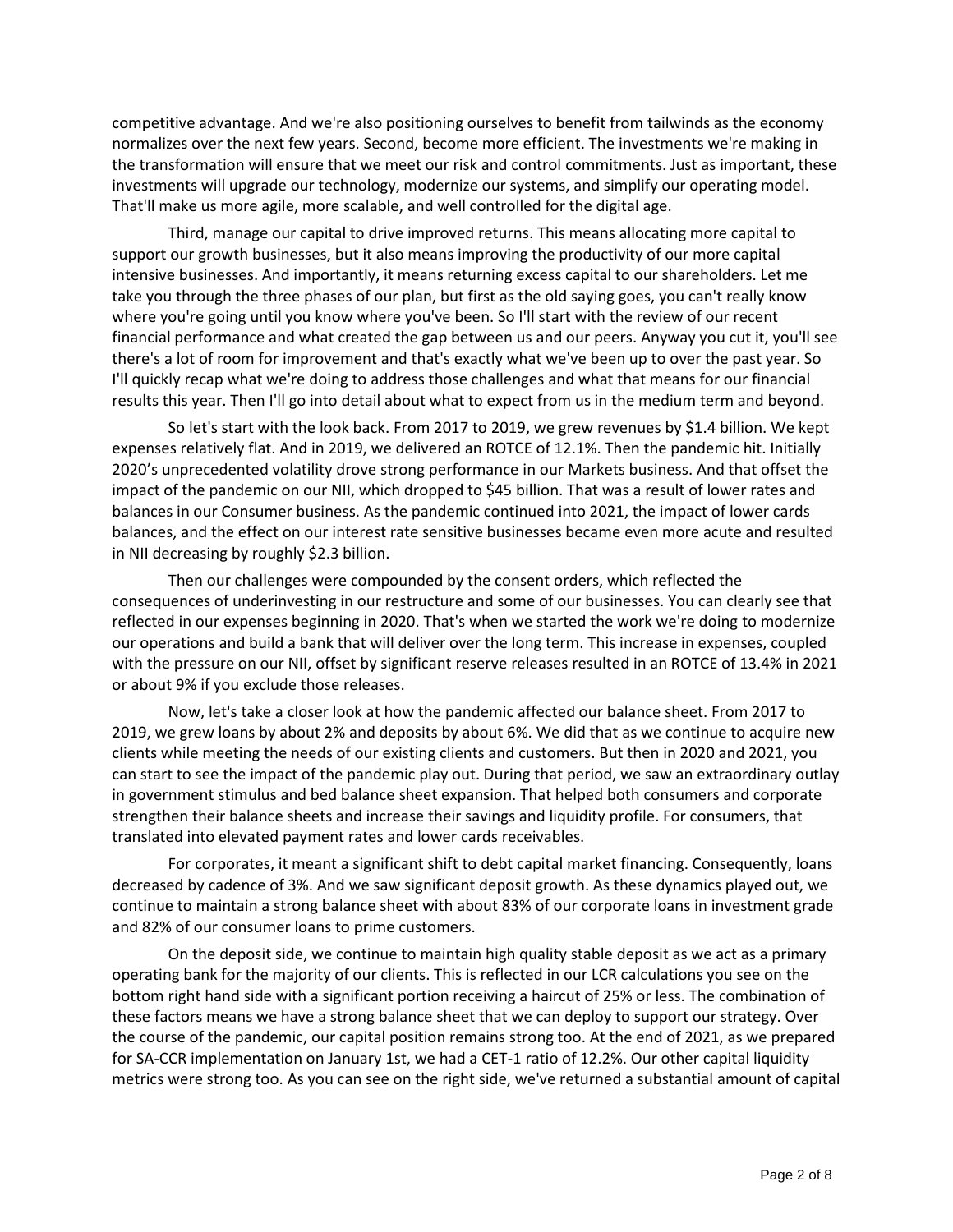to our shareholders, about \$80 billion over the past five years. And we've grown our tangible book value per share at about a 7% CAGR over the past five years.

This slide compares Citi's performance over the past five years to our peers. Let me summarize the reason for our underperformance using the earlier themes of growth, efficiency, and capital. Our revenue growth has been slower than our peers. And that's partly a result of our business mix. As you can see, only 38% of our revenue comes from non-interest revenue. Our operating efficiency and absolute expense growth declined 1% until 2019. But as I said earlier, that's because we just didn't invest enough. And while we've returned a significant amount of capital to shareholders, the productivity of the capital we allocate across our businesses has been low. This is in part due to the amount of capital that we hold in corporate and the fact that we over index to markets. As a result of these factors, over the last few years, we produced returns of 10% on average. That compares to an average of about 13% for our peers. Now, the reality is that and until we address the challenges we face, we won't meaningfully narrow the gap to our peers. That isn't a reality we like or that we're comfortable with. But it is our reality given the work we need to do on our transformation, given what we need to do to make up for the past under-investment in our businesses, and given the time required for our strategy to really start to deliver. It's the reality of what's needed to run the bank the right way, to position us well for the long- term, and to deliver better and more sustainable returns over time.

So let's take a look at how that plays out over the three phases. Phase one is well underway and we've been hard at work over the last year. We completed our strategy refresh. We're executing against our divestitures at a rapid pace, and we're already implementing our strategy across our five core businesses. That includes investing wisely to reinforce and capitalize on our competitive advantages. And we're also instilling more rigor and discipline to drive better performance. Very importantly, during this phase, we've been doing a meaningful amount of work on our transformation. You heard that from Karen and from Stuart. The work in the investments we're putting in now will start to show more benefits in the next phase.

In phase two, meaning in three to five years, we believe we can deliver an ROTCE of 11% to 12%. That's when efficiencies from the transformation begin to materialize, and our investments in our businesses start to pay off with greater revenues. It's at that point that we'll begin to see their early benefits of our shifting business mix. Our more fee-driven and capital light businesses like services and wealth will grow and start to become a greater proportion of our earnings. As that dynamic plays out, it should drive a lower cost of equity. And that's when in phase three, we'll see the benefits of our strategy in the form of a simpler, more efficient, more focused organization that's generating higher rep returns. Let's dig deeper into each phase.

Our Strategy Refresh was an essential part of this first phase of work. And it gives us the strong foundation we need to build from. Our work on the strategy led us to the decision to divest 14 Consumer franchises. But the focus of our work was squarely on the bank we wanted to be going forward, a simpler, focused and connected bank.

As you heard today, our approach is now built around five interconnected businesses and a client segment with high growth potential. They're all positioned to be leaders in their own right, and they'll benefit as the macro-environment improves. But these businesses also create value from being part of the broader Citi franchise.

You've heard from our team, for example, how our commercial bank is high returning on its own and how it can also be a feeder into the Corporate Bank or into Wealth or vice versa. You've heard how our TTS and Markets businesses operate a joint venture to deliver embedded FX services to our clients. That JV generates approximately \$1.5 billion in revenues for us. You've heard how our retail banking business generated 50,000 referrals to our wealth business just last year. And you've also heard about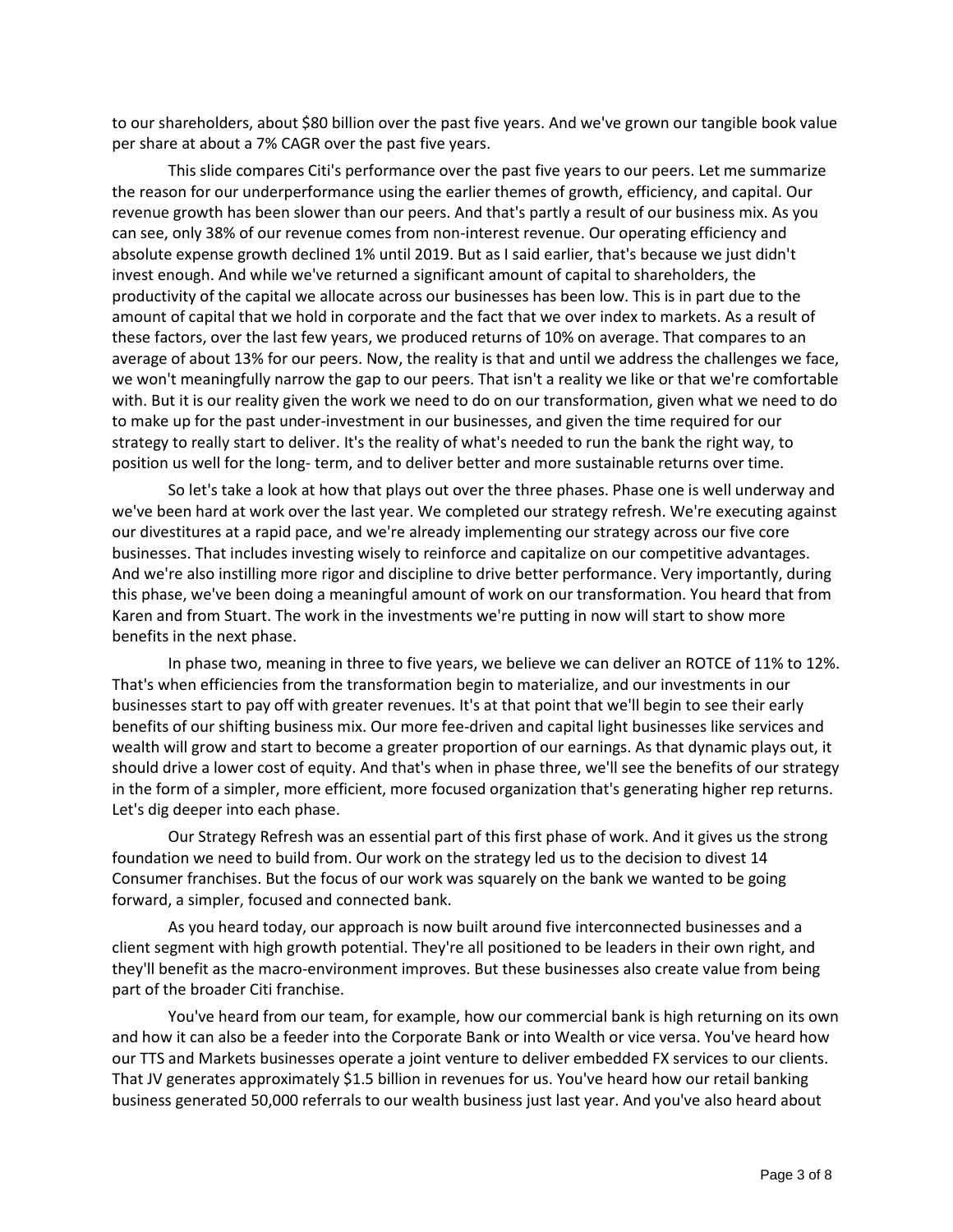the \$1 billion in markets revenues we earned from private bank clients, and that's just the beginning. By strengthening these linkages, and by sharpening our synergies, we'll open up new opportunities to both serve our existing clients and win new ones. A missed opportunity for us in the past was our failure to take full advantage of the natural linkages that exist among our businesses. Now, those linkages and synergies are central to our strategy.

There's no doubt about it, we have things we need to fix, but the approach we're taking with our investments goes well beyond that. We want to be more competitive to put ourselves in a position to win for the long-term. But to call it like it is, that means we need to invest significantly over the next couple of years. And as responsible stewards of your capital, we owe it to you to explain where those investments are going and what we expect to get from them.

On the right hand side of the slide, you can see the breakdown of our expenses. First, their expenses related to our legacy franchise is in Asia and Mexico. We're going to drive these expenses out of the firm over time as we make those exits. Next, expenses related to our transformation. And I'll take you through that in greater detail in a moment. Then, there are business-led investments, which accounted for 7% of our total spend in 2021. This includes spending on front office talent as well as technology, and in some cases incremental marketing as we launch new product. When it comes to front office investments, our strategy includes continuing to attract and develop key talent and paying competitively for performance.

The next category is volume-related costs, the good cholesterol. These costs have increased recently because of the heightened client activity we've experience during the pandemic. And then there are structural costs of approximately 27 billion. By structural, I mean expenses related to our people, our real estate, operations and functions. These costs frankly are just too high. We're making it a priority to bring them down over time, including by becoming a leader, flatter organization, which Jane referenced earlier as one of our top priorities.

Across most of these categories are investments in technology. In fact, total technology spend throughout the firm was about \$10 billion in 2021. That's up about 10% year over year. That splits roughly 50/50 between run the bank and change the bank initiatives. Given how important technology is to the future of our firm, I'd expect our total technology spend and the share of spending change the bank to continue to grow.

Now, let me give you some more detail on our transformation expenses. By now I'm sure you've noticed that we've taken our consent orders and the requirements associated with them and made them the heart of our broader transformation program. That's because we're not approaching this work as just an exercise in remediation. That would not make sense for our firm or for our shareholders in the long run. Instead, we're addressing root cause issues because our safety and soundness and a strong risk and control environment are non-negotiables. And because anything less would undermine the value of the investments we're making. This approach will help us avoid making the same mistakes again. But it'll also make us more efficient and more competitive over time and that'll lead to better performance.

So let's take a look at how we're investing in our transformation. We break it down by technology, third-party, and compensation. I'd like to draw your attention to the shift this year from third-party to compensation and technology. This is because consultants and advisors who assisted us with the planning phase are now rolling off. We needed resources to respond to the consent orders quickly, and that included tapping into the expertise of advisors who've helped other banks with similar efforts. But we're now focused on building the right tools and talent internally to sustain this effort. As this work moves forward, we expect transformation investments to account for 3% to 4% increase in total expenses this year. Over time, we'll see tangible benefits across the firm and that will us easier to manage and easier to do business with.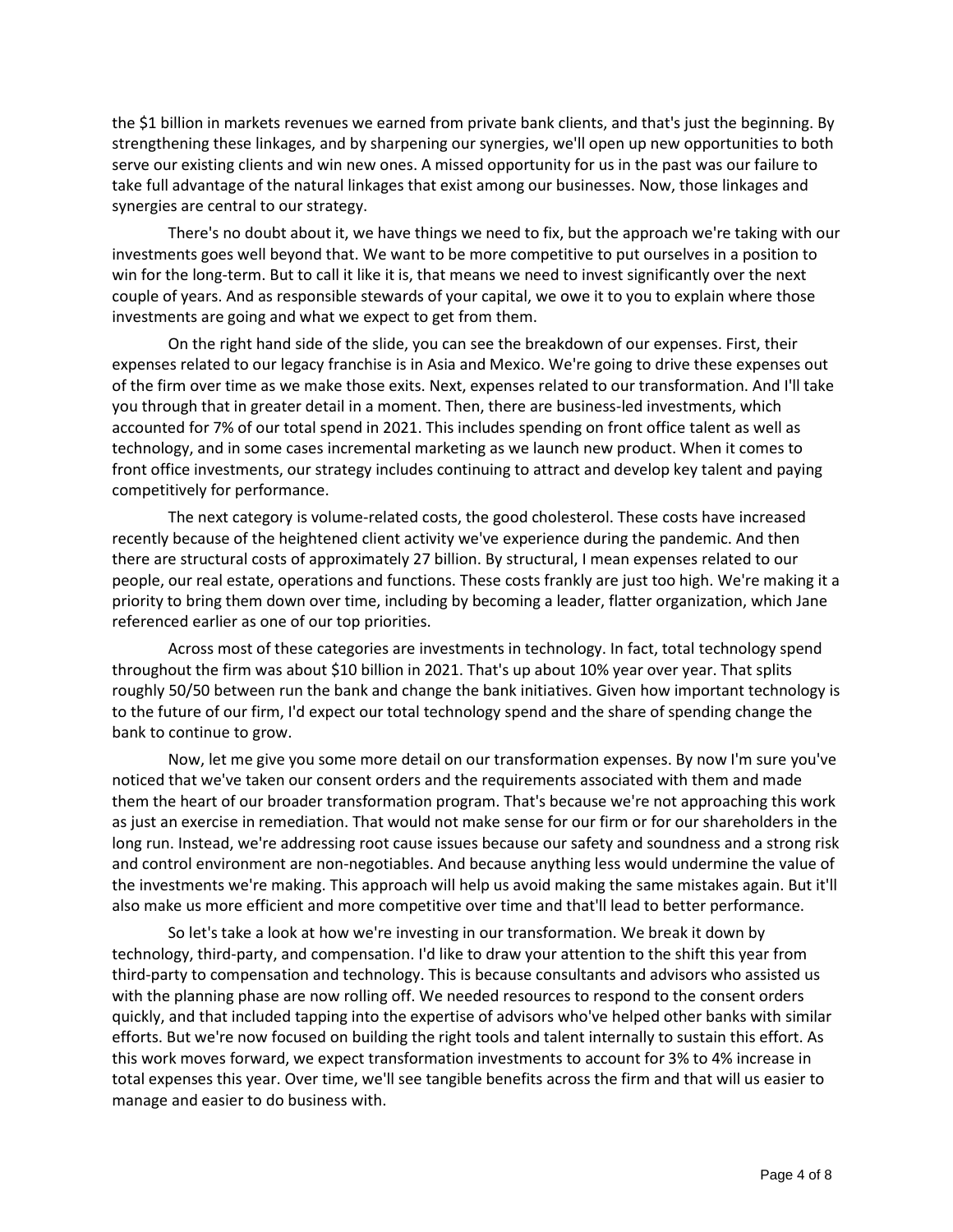Now, let's take a look at how we're investing in our businesses. Let's start with the areas where we're trying to accelerate growth. Services and Wealth are high returning businesses that generates significant fee revenue and have synergies with the rest of our franchise. We're already a clear leader in TTS. This is a high returning business, and it has strong drivers, levered towards rising rates, and an improving economy. But we're not taking our leadership position here for granted, not for a minute. We know that our competitors and disruptors are knocking at the door. So we're committed to defending and extending our leadership position here.

What makes us unique? Our solutions embed us into the operations of our clients in a way that allows us to help them with their greatest challenges. But that's not enough. As Shahmir explained, we're going to keep investing. Those investments will go towards improving the client experience. We're also enhancing our technology infrastructure so we can capture more cross border transaction volumes, more U.S. Dollar clearing volumes, and more deposits. In Security Services, we've been investing in our capabilities as well as our ability to add scale. We already have the number one direct custody business, and we're building out our global capabilities to become the only truly integrated global custodian. The investments we've already started to make have given us a lot of momentum. The major custodial mandates that we've recently won from some of our big F.I. clients are just one example. In Wealth, our investments relate primarily to technology and talent. On the tech side, we're integrating our Wealth businesses on a single platform, enhancing our product capabilities, improving the digital experience for clients, and giving our advisors better tools to manage their client relationships.

On the talent side, we're hiring more advisors to drive client acquisition, and we're off to a good start here. As Jim said in 2021, we added more than 400 advisors, an increase of nearly 20% versus the prior year. Overall wealth is a great example of a business where we believe we can get significant upside at high marginal returns. With respect to the Commercial Bank. As you heard, Jane and Tashnim explain, our plan is to expand our share with middle market clients who are going global at a record pace. Those benefits will cut across a number of our businesses. Like Wealth, much of the investments will go towards talent to attract new clients and deepen relationships with existing ones. That's because we already have most of what's needed to service this client segment through our TTS and Banking businesses. As you can see TTS, Security Services, and Global Wealth Management delivered in ROTCE of 20% or above over the last five years.

Next, let's take a look at the investments we're making in Banking, Markets, and U.S. Personal Banking. The objective here is to maintain and extend our leadership position in these franchises. In Investment Banking, our goal is to grow with clients leading the new economy. We're putting a big emphasis on clients who are in industries that are converging such as tech and healthcare. That convergence creates quite a range of opportunities where our advice and support are needed. The videos we watched earlier featuring Blackstone and Flywire are compelling. Examples of the value we provide to our clients. It's clear this is a relationship business, and that means we need to invest in talent with established reputations in these segments.

Our markets business constitutes a big part of our bank, and that impacts our returns. As Paco described, we're focused on optimizing our capital while also shifting towards higher margin activity, such as client led financing and stream and other episodic transactions. Overall, we're focused on profitable growth and improving the returns of our Markets franchise over time. But we also recognize that our Markets business adds value to our firm more broadly. Markets is an integral part of our strategy, and it provides critical services to our clients in partnership with other parts of our franchise like TTS, Security Services, and banking. We believe there's a significant opportunity to get more out of these natural linkages as we continue to become a more client- centric organization.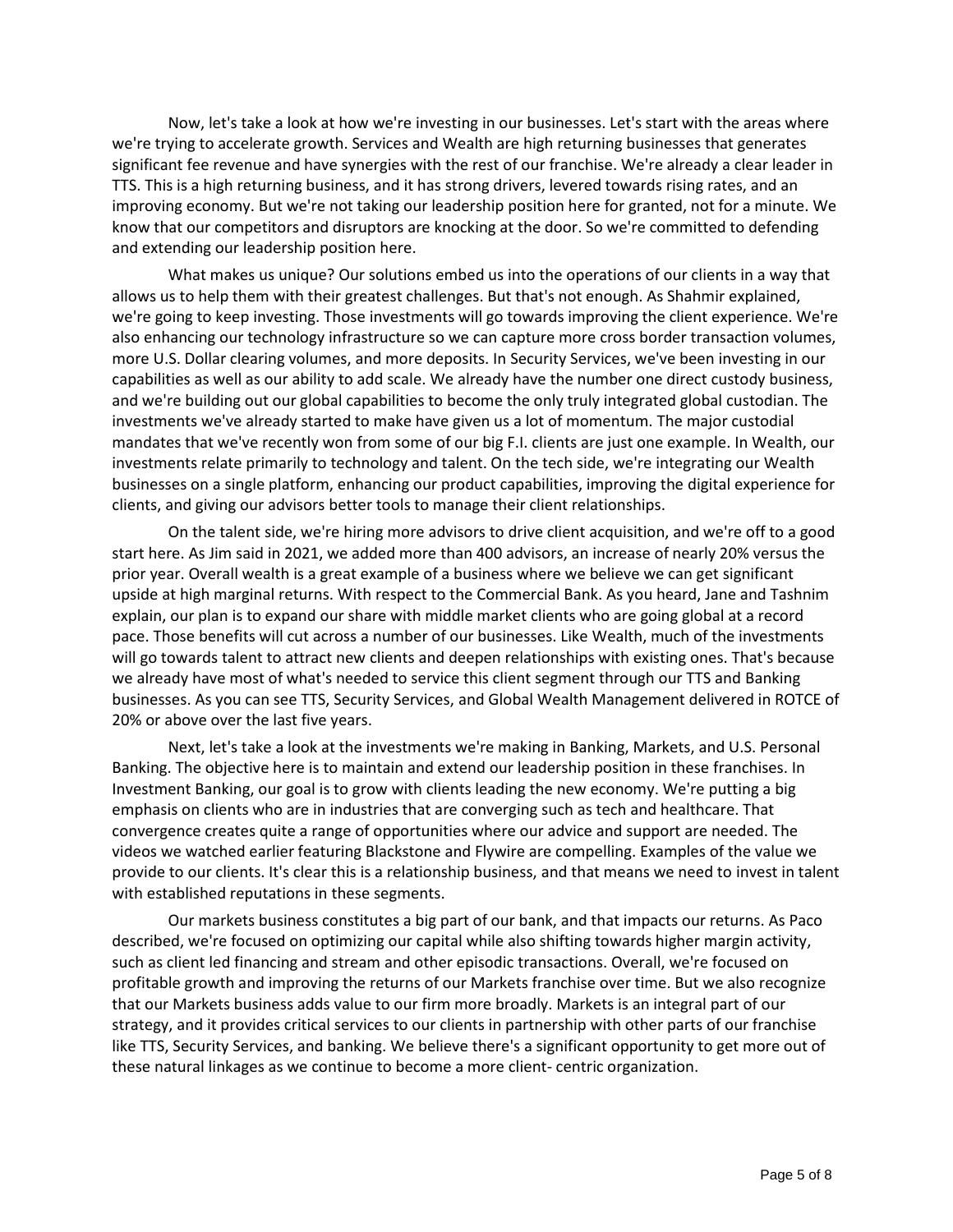In our U.S. Personal Banking business, we're investing to stay ahead of our rapidly changing consumer preferences and competitive dynamics. As Anand explained, those investments are about maintaining a compelling and competitive offering for our customers, including more borrowing options and competitive rewards. Specifically, we're investing to accelerate our growth and proprietary cards to deepen our penetration in our six core retail markets and to continue to invest in digital capabilities.

Before I move on, let me give you some sense for how we're evaluating, managing, and monitoring investments. As we developed the strategy for the firm and the businesses, each business was required to bring Jane and me a fully developed business case for their investment apps. Our key criteria included strategic relevance, expected return, and feasibility of successful execution. This approach allowed us to compare priorities and double down and redirect resources to the best opportunities. And that's what we did. Going forward, we will be monitoring the progress on a monthly basis and holding our managers accountable. Importantly, today we provided KPIs for our businesses that link to these investments and revenue performance over time. And we'll regularly update you on our progress on these KPIs, so you can hold us accountable.

So let's talk about guidance for the year. In this first phase of our work, we're already starting to drive more value out of our businesses and we're benefiting from improving macro conditions. With that said, we expect first quarter revenues from markets and investment banking to be down as the unprecedented activity we experienced over the past two years continues to normalize. That will lead to a decline in total revenues in the first quarter, in the mid-single digit range. But over the rest of the year, we anticipate that higher rates, continued loan growth in ICG, a recovery in consumer borrowing, and continued fee momentum will drive growth across the firm. This leads us to expect top line revenue growth in 2022 in the low single digit range. That of course excludes any one-time items related to the exits.

Now, I've walked you through the investments we're making across the firm. Those investments contribute to the roughly five to 6% increase in total expenses that we anticipate this year, as you can see on the right hand side of the slide. Excluding the cost of the Korea Voluntary Retirement Program that we incurred last year, this increase would be seven to 8%. Our increase in expenses takes into account some of the revenue related volume growth we're expecting this year as well. Structural expenses, which includes things like inflation and non-transformation risk and controls cost, will decrease slightly largely because of the absence of the \$1.2 billion in impacts from last year's divestitures.

For the first quarter, we expect expenses to be up 10 to 12% excluding any impacts from the consumer divestitures. This reflects the annualization of the ramp up in investments we saw in the second half of last year, as well as additional hiring in the first quarter related to the transformation. We're increasing expenses meaningfully in the near term for all the reasons that I outlined. But as I mentioned before, our expenses will normalize during phase two. And I'll go into this in more detail in just a bit.

Turning to our cost of credit. We continue to maintain a strong credit profile in our portfolio. You can see that on the left hand side, where our customers and branded cards and retail services are overwhelmingly prime borrowers. On the right hand inside, you can see that our current reserve levels are quite strong. As the macro environment continues to improve, we expect to release additional reserves this year, albeit less than what we released in 2021. We also expect that payment rates will start to normalize. As they do, loan balances will increase and we'll build our reserves to account for that. And as people begin to borrow again, we'd also expect delinquencies and losses to return to more normal levels.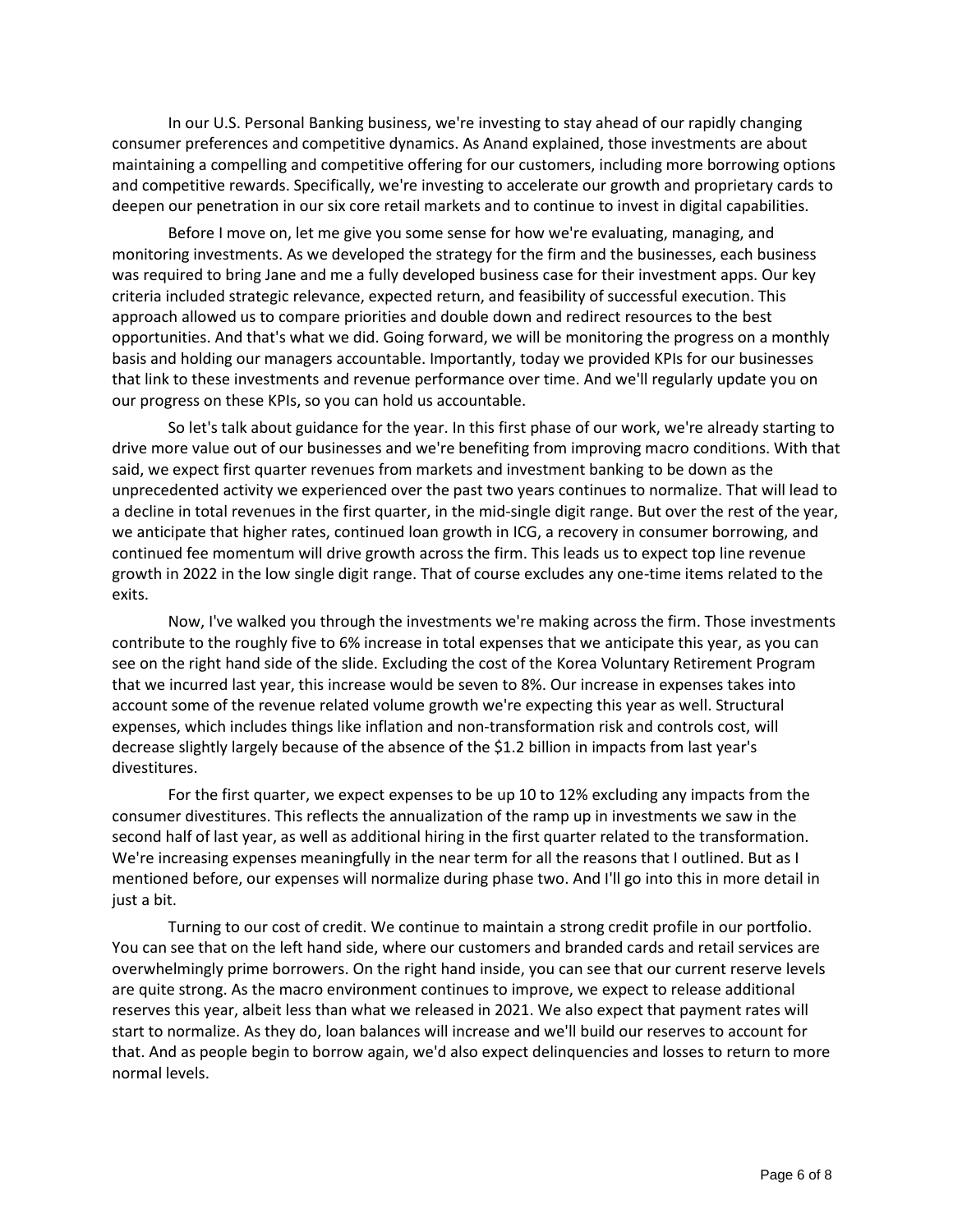As we think about our capital generation over the next year, we expect capital to come from earnings, disallowed DTA, exits, and the wind down of our legacy assets. Our approach to managing our capital this year takes into account several key factors. First, we have to build our CET1 ratio to 12% as we prepare for an increase in our G-SIB surcharge to 3.5%. Second, we're prioritizing allocating capital in a way that is consistent with our strategy and accretive to shareholder value. Third, any excess capital will be returned to shareholders. However, the timing and level of return of capital is going to be impacted by the consumer exits, including Mexico, as well as other macro factors. In the appendix, we've laid out a rough timeline for the key transactions we have in play, and you'll see that we expect a number of them to close this year. And, of course, our capital return will be subject to this year's stress test results. So that's phase one, which is all about executing and investing. Now let's move on to phase two, where I'll cover our path to medium term targets. As you can see from this slide, in the next three to five years, we expect revenue growth to accelerate across all five of our core businesses and to grow 4% to 5% for the firm overall. Banking is expected to grow in the low single digits, markets in the midsingle digits, wealth in the high single digits to low teens, and our other businesses in the high single digits.

Now, I realize these are meaningful growth expectations, so I want to give you some more color on what's driving them. We expect revenue growth to come largely from four drivers, interest rate increases, a recovery in consumer lending, scale businesses where we're seeking targeted share gains, and businesses where we're investing to accelerate growth. Let's quickly go through each. As interest rates normalize, we'll see revenue growth, given the interest rate sensitive assets and liabilities on our balance sheet. We also expect to see a recovery in our consumer lending business, especially around cards. As payment rates decline, balances will start to normalize and the interest on those balances will flow through to the top lot. Growth will also come from those businesses where we're seeking targeted share gains like banking and markets. And finally, our investments in those businesses where we're looking to accelerate growth, particularly services and wealth, will generate high quality revenue growth. As you can see, these four drivers are influenced by both improvements in the macro environment, as well as by our performance.

Now let's talk about expenses. As I mentioned earlier, we expect expenses will rise in the near term and normalize over the medium term. It's during this medium term that our transformation will start to pay off. Starting in the second phase of our plan, we'll have strengthened our own bench of talent and started benefiting from our earlier tech spend. And we'll start to see some efficiencies play out as well. That should translate into an efficiency ratio that is less than 60%. As we execute against our strategy, we'll allocate capital to areas of the firm with the greatest growth potential, or we'll return it to our shareholders. But as you can see on the bottom of the slide, we have a significant amount of capital that's tied up in unproductive uses. This includes disallowed DTAs and other assets, as well as our legacy franchises. We're focused on freeing up this capital, and reducing its impact on our returns.

I've given you some of the highlights on this slide already, but let's go into a little more detail. We're building to a CET1 ratio of 12% as we prepare for our G-SIB surcharge to increase. That said, we continue to feel the prudent level to run our firm is approximately 11.5%. Our exits will help ease upward pressure on our G-SIB score. Specifically, we expect our G-SIB to go down by 25 points as we close those transactions. We're also shifting our business mix through both our growth strategy and our divestitures, which will ensure more durable PPNR over time. And that should fundamentally help bring down our SCB over time, recognizing that stress scenarios and the Fed's modeling are unpredictable in any particular cycle. That said, for the medium term, we've not assumed that we get back to the 11.5% fully. Rather, we assume a CET1 target range of 11.5% to 12%. And as we have the opportunity to return capital to you, we'll continue to prioritize share repurchases.